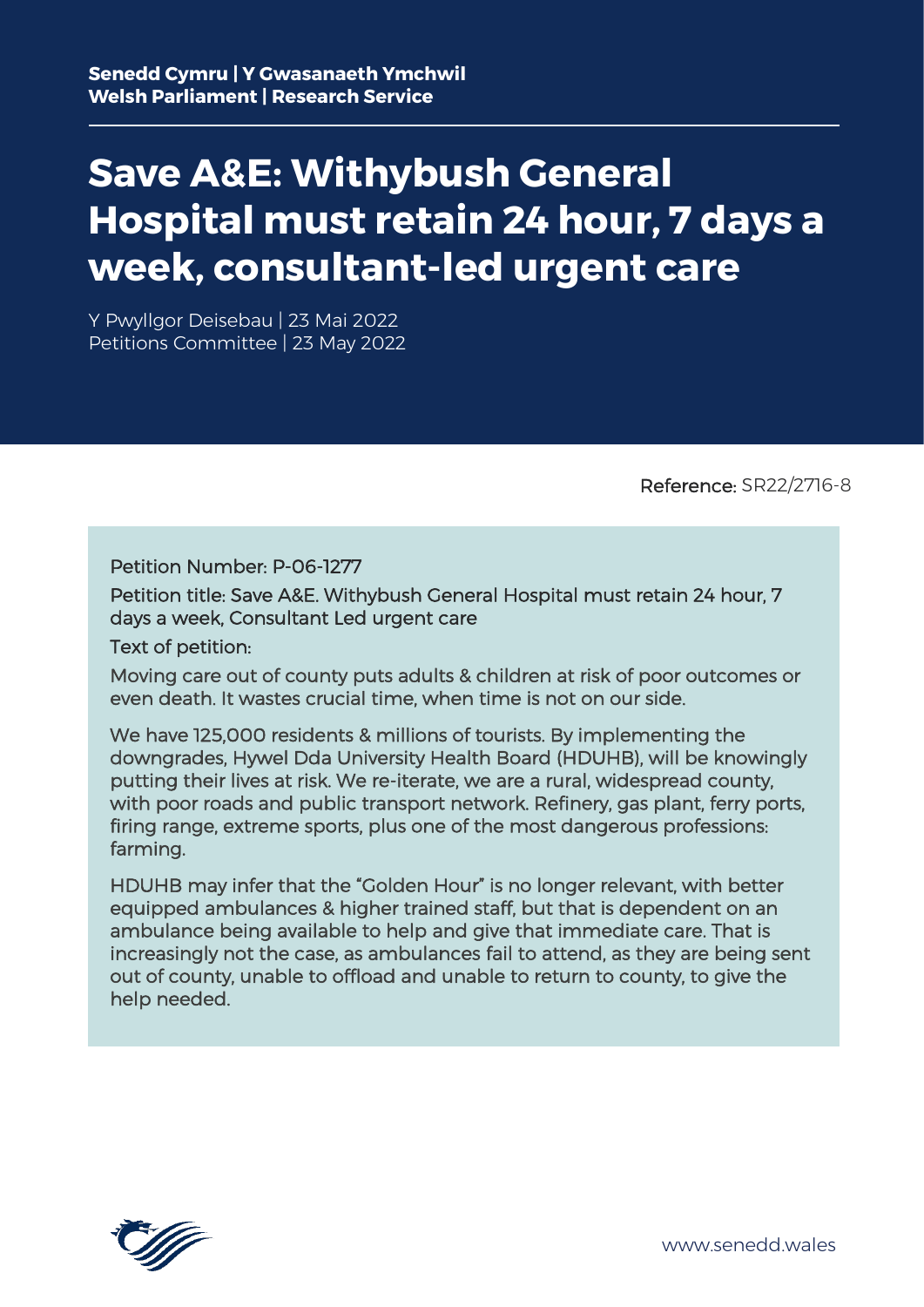- It is an awful feeling to know that if our relatives or our children have a life threatening asthma attack, epileptic episode, or other time critical issue, within the new plans, they are unlikely to get to help and survive;
- HDUHB have said they will make no guarantee that Urgent Care would remain in Withybush General Hospital until (and if), a new build is up and running!!! That is unacceptable;
- HDUHB should commit to rigorous recruitment policies, to keep WGH Urgent Care fully staffed;
- We have lost faith & trust in HDUHB and do not believe that they are working in the best interests of Pembrokeshire.

Note: This petition has received over 10,000 signatures.

# 1. Background

## 1.1. Current pattern of A&E services in Hywel Dda UHB

A&E services are currently provided 24 hours a day, 7 days a week in three hospitals [within the Health Board:](https://hduhb.nhs.wales/healthcare/hospitals-and-centres/minor-injuries-units/#collapsex2DE951771)

- **Withybush Hospital** in Haverfordwest, which also has a minor injuries unit open from 8.00am-10.30pm, 7 days a week;
- **Glangwili Hospital** in Carmarthen, which also has a minor injuries service open 8.00am-8.00pm, 7 days a week;
- **Bronglais Hospital** in Aberystwyth, which also has minor injuries services from 8.00am-8.00pm, 7 days a week.

Children with illnesses are seen at Glangwili Hospital where there is an Emergency Department and co-located children's hospital services. [Minor injuries services](https://hduhb.nhs.wales/healthcare/hospitals-and-centres/minor-injuries-units/) are also provided in hospitals in Llanelli, Llandovery, Cardigan and Tenby.

### 1.2. Proposals for the future shape of A&E services

The proposed future shape of healthcare in Hywel Dda originate from a public consultation in 2018 – [Our Big NHS Change.](http://www.wales.nhs.uk/sitesplus/documents/862/BC-EasyRead-Final-English1.pdf) Following on from this consultation,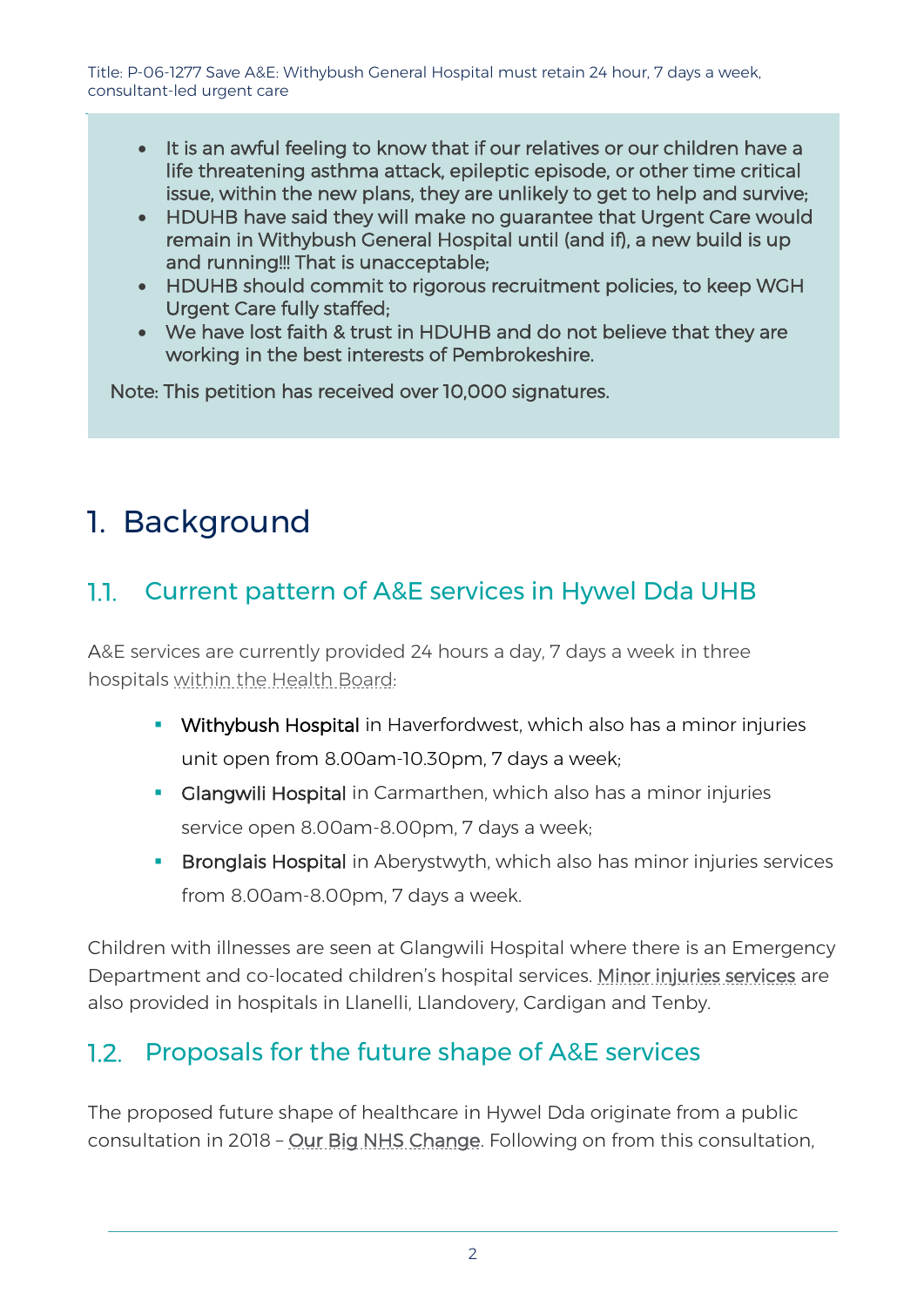Title: P-06-1277 Save A&E: Withybush General Hospital must retain 24 hour, 7 days a week, consultant-led urgent care

the Health Board agreed [A Healthier Mid and West Wales: Our Future Generations](https://hduhb.nhs.wales/about-us/healthier-mid-and-west-wales/)  [Living Well,](https://hduhb.nhs.wales/about-us/healthier-mid-and-west-wales/) [at a Board meeting on 29 November 2018.](https://hduhb.nhs.wales/about-us/healthier-mid-and-west-wales/healthier-mid-and-west-wales-folder/a-healthier-mid-and-west-wales-frequently-asked-questions/#collapsex5D07FA622)

The [key elements of plans](https://hduhb.nhs.wales/news/press-releases/once-in-a-lifetime-bid-for-health-and-care-investment-in-mid-and-west-wales/) set out in 'A Healthier Mid and West Wales' include:

- **A new Urgent and Planned Care Hospital**, somewhere between Narberth and St Clears, providing both planned and urgent care. The Hospital will function as the health board's Trauma Unit and main Emergency Department
- Re-purposing or re-build of Withybush and Glangwili Hospitals, , including GP-led minor injury units, same-day care, and beds for patients who do not need to be in an acute setting but need support;
- **IMPROPIED And Modernising Bronglais Hospital and Prince Philip** Hospital. Bronglais Hospital will continue to provide acute emergency and planned care and Prince Philip Hospital will continue to provide GP-led minor injuries as well as acute adult medical care, consultantled overnight beds and diagnostic support.

The Health Board has [published an FAQ](https://hduhb.nhs.wales/about-us/healthier-mid-and-west-wales/healthier-mid-and-west-wales-folder/a-healthier-mid-and-west-wales-frequently-asked-questions/) on 'A Healthier Mid and West Wales', which sets out the reasoning behind the proposals to move emergency care from Withybush and Glangwili to the new hospital, and how the Health Board intends to address concerns around access and patient safety.

The FAQ also outlines the current position on the proposed new Urgent and Planned Care Hospital, including:

- A six-week period of engagement was launched in May 2021, to identify suitable sites within the zone (between St Clears and Narberth). This included identifying the public issues and concerns which needed to be addressed in identifying the preferred site;
- A technical review and workshop in October 2021 enabled shortlisting of five potential sites. No land has been purchased and the process is expected to conclude in summer 2022 with a recommendation to the Hwyel Dda UHB board. The UHB will take further advice on whether this would need to be followed by a public consultation.